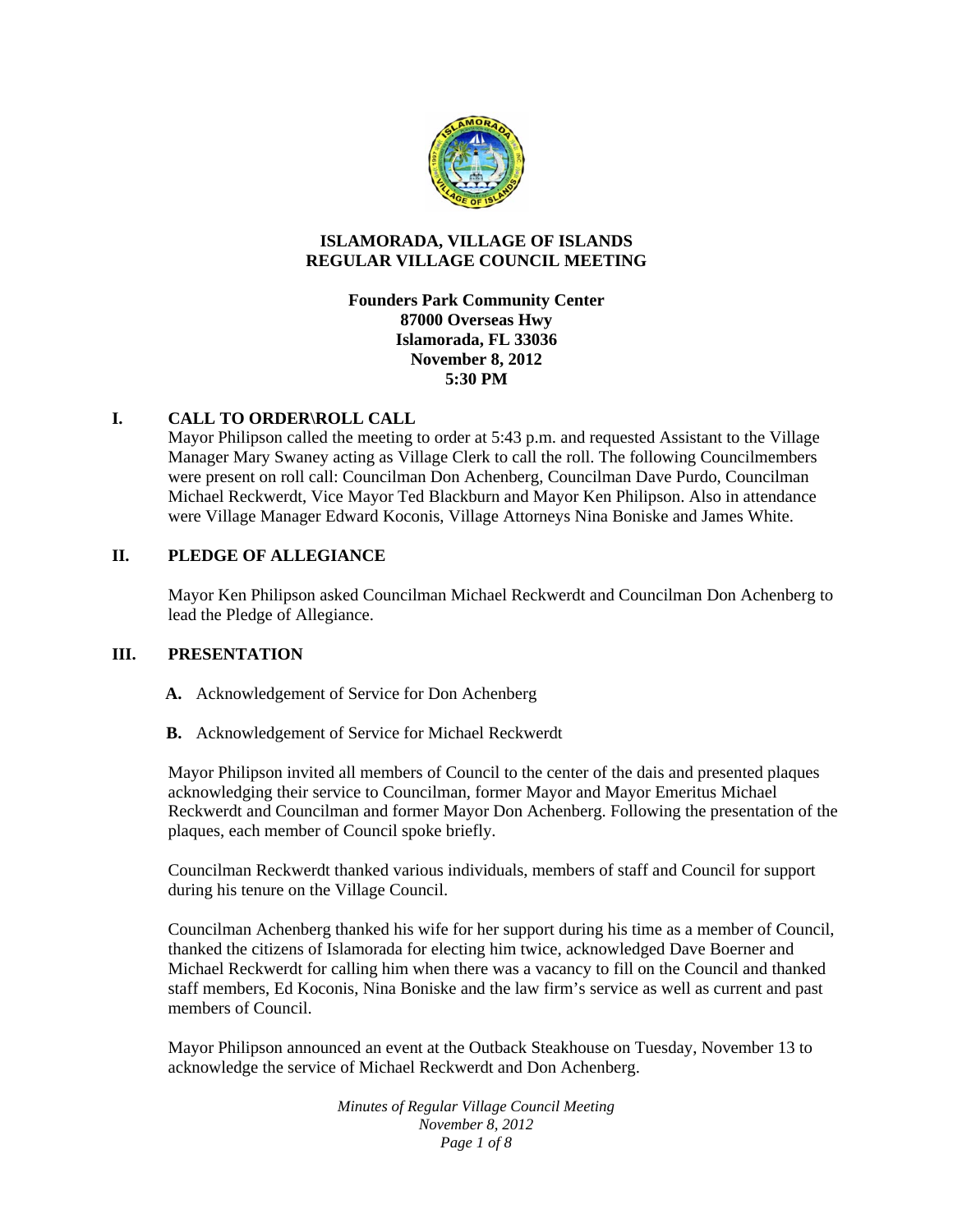Councilman Purdo announced that Chris Morton will be leaving town and has resigned from the Local Planning Agency. He expressed his best wishes to Chris Morton and appointed Don Horton to the vacant seat on the Local Planning Agency.

Councilman Purdo announced the dedication of the Whale Harbor Joe Roth Jr. Bridge to be held on November 14 at 5:00 p.m.

Mayor Philipson announced the Florida Department of Transportation District Six Five-year Tentative Work Plan Public Hearing to be held at the Marathon Government Center on November 29, 2012 at 6:00 p.m. and encouraged residents to attend.

## **IV. PUBLIC COMMENT**

Travis Yednak, Upper Matecumbe Key, thanked exiting Councilmembers and congratulated those elected to Council. Mr. Yednak extended his appreciation to the community.

Bill Bosely, Windley Key congratulated those re-elected to Council, welcomed the newly elected members of council and thanked outgoing Councilmembers Don Achenberg and Michael Reckwerdt. He also expressed his thanks to staff.

Doug Rabe, Venetian Shores, Director of the Homeowners Association, thanked Council for their service and congratulated newly elected Councilmembers. Mr. Rabe referenced a hand-out he had provided to Council and spoke regarding the noise ordinance and specifically the noise from Smugglers Cove last weekend. Mr. Rabe asked that the noise ordinance be reviewed and rewritten. Members of Council discussed the noise issue and directed Village Manager Ed Koconis to address it with the Village Attorney and Sheriff's Office Captain Corey Bryan. Mr. Koconis stated that he had begun to address the issue and will provide possible solutions for Council consideration at the December 13, 2012 meeting.

Michael Miller, 161 Tollgate Lane and operator of Smugglers Cove, apologized to the community and especially Venetian Shores residents. He explained he leased a portion of his property to tenants, the tenants obtained permits and the music was too loud. Another event was planned for the upcoming weekend, and Mr. Miller said that he has spoken with the tenant about the noise. Councilman Michael Reckwerdt suggested that Mr. Miller might visit the Homeowners Association directly.

John Fernandez, Plantation Key, acknowledged that Councilman Michael Reckwerdt led the idea to not have five sewer plants in the Village. Mr. Fernandez also commented about elections and thanked the winners and losers for taking the time to get involved.

Larry Barr congratulated incumbent Councilmembers and thanked Michael Reckwerdt and Don Achenberg for their service.

**V. AGENDA: Request for Deletion / Emergency Additions**  Mayor Ken Philipson asked Council for any additions or deletions. There were none.

## **VI. CITIZENS' ADVISORY COMMITTEE UPDATES**

*Minutes of Regular Village Council Meeting November 8, 2012 Page 2 of 8*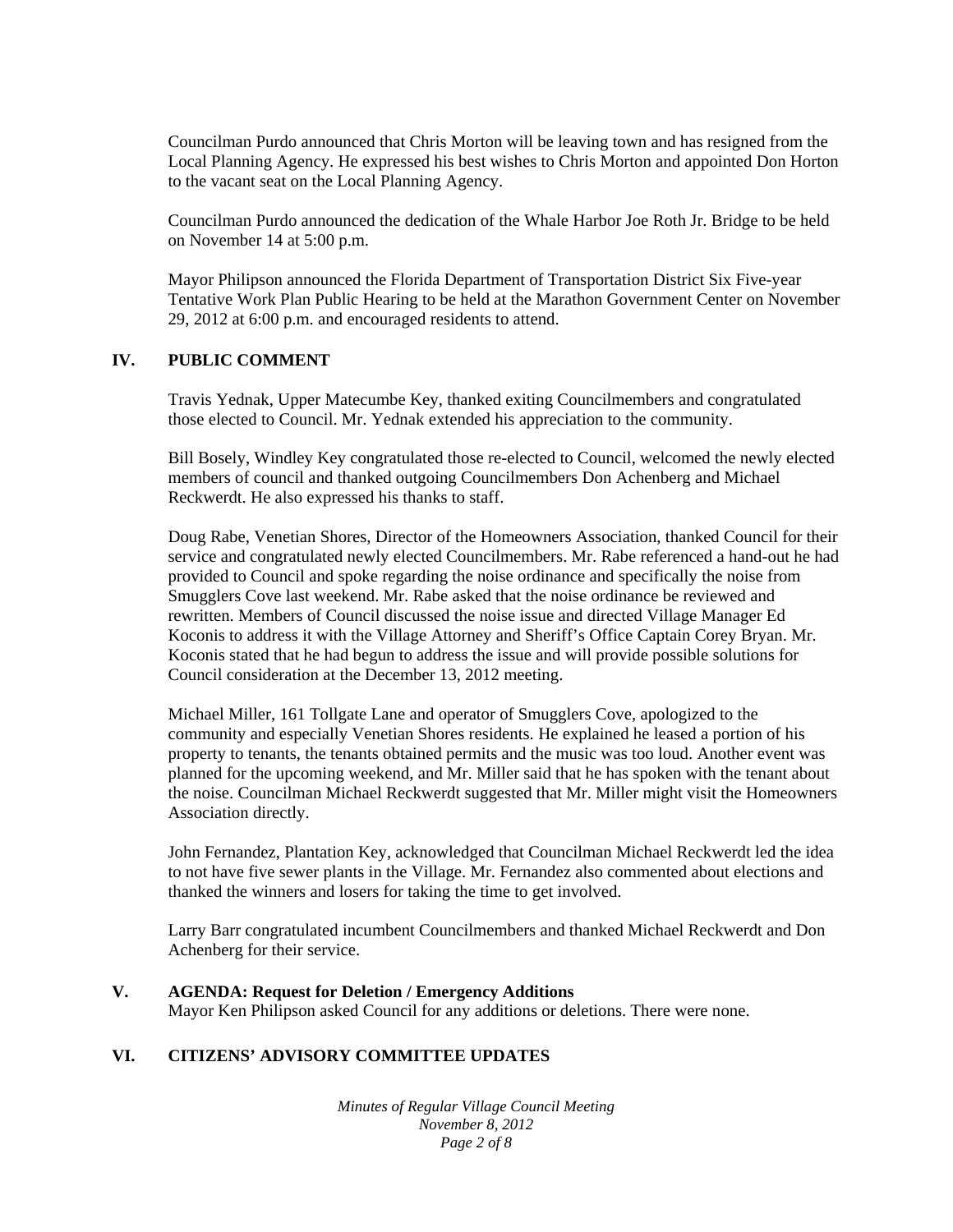**A.** Local Planning Agency (LPA) – Vice Chairperson John Fernandez John Fernandez acknowledged Chris Moron's years of committed service on the LPA. Mr. Fernandez reported that the LPA discussed the dog friendly restaurant ordinance, and it passed with a six to one vote. Mr. Fernandez asked that the Village Council consider a process to enforce maintenance of foreclosed properties. Village Manager Ed Koconis reported that staff has been looking at ordinances and should have a presentation for Council consideration during a meeting in the near future.

#### **VII. WASTEWATER MATTERS**

#### **A.** Wastewater Update

Wastewater Program Manager Greg Tindle addressed sewer lateral depth and reported that staff will work with property owners. Mr. Tindle also gave a synopsis of the Snapshot report. Councilman Purdo commented about value engineering opportunities. Mr. Tindle acknowledged that value engineering is in progress and that the Village would share in the cost savings.

Public comment was heard from David Guardino. Mr. Guardino had questions about wastewater project costs for the remaining service areas and the related engineering oversight. Mayor Philipson commented about fine tuning the price as construction progresses. Vice Mayor Blackburn commented on the engineering oversight being a protective measure for the community. He stated that engaging Wade Trim is not a matter of being overly cautious but is a mechanism for checks of the wastewater system as it is constructed to minimize errors and costs. Mr. Guardino asked about the costs for Wade Trim's services and whether it was true that their services could cost between \$10 million and \$11 million. Wastewater Program Manager Greg Tindle responded that the Village's agreement with Wade Trim includes a not-to-exceed provision in the amount of approximately \$9 million. The benefit of the not-to-exceed provision is that costs can be decreased if Wade Trim's services are not needed, especially if the need to inspect construction work is minimized. The costs incurred by Wade Trim will be related to the quality of work that Reynolds Water Islamorada provides.

Councilman Achenberg commented about the lack of engineering oversight of North Plantation Key project and not making that mistake this time. Councilman Reckwerdt also commented about need for oversight by licensed engineers.

Public Comment was heard from Larry Barr. He commented about the importance of Wade Trim hiring inspectors so the Village does not experience the same problems that occurred in North Plantation Key.

### **VIII. CONSENT AGENDA**

(All items on the Consent Agenda are considered routine by the Village Council and will be approved by one motion. There will be no separate discussion of these items unless a Councilmember so requests, in which event, the item will be moved to the Main Agenda.)

**A.** Minutes:

October 10, 2012 Regular Village Council Meeting October 25, 2012 Executive Session

> *Minutes of Regular Village Council Meeting November 8, 2012 Page 3 of 8*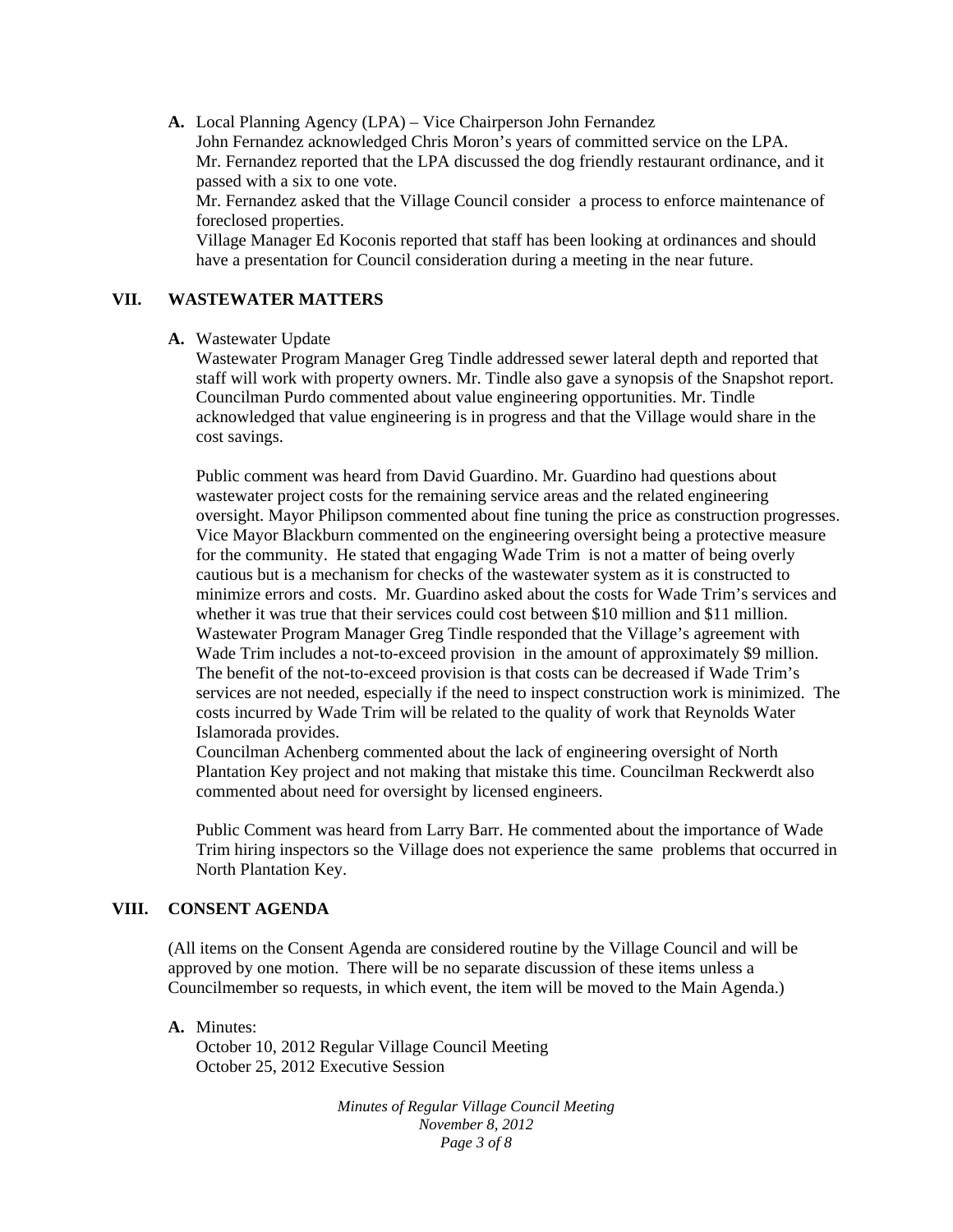**B.** Resolution Approving Amendment No. 3 to the Interlocal Agreement between Monroe County and the Village for Joint Participation in Grant Agreement No. ARS010 (17522) for the Replacement of Street Lighting Poles / Solar Lighting Grant Project

**A RESOLUTION OF THE VILLAGE COUNCIL OF ISLAMORADA, VILLAGE OF ISLANDS, FLORIDA APPROVING AMENDMENT NO. 3 TO THE INTERLOCAL AGREEMENT BETWEEN MONROE COUNTY AND ISLAMORADA, VILLAGE OF ISLANDS FOR JOINT PARTICIPATION IN GRANT AGREEMENT NO ARS010 (17522) FOR THE REPLACEMENT OF STREET LIGHTING POLES / SOLAR LIGHTING GRANT PROJECT; AUTHORIZING VILLAGE OFFICIALS TO IMPLEMENT THE TERMS AND CONDITIONS OF AMENDMENT NO. 3; AUTHORIZING THE VILLAGE MANAGER TO EXECUTE AMENDMENT NO. 3; AND PROVIDING FOR AN EFFECTIVE DATE** 

Motion to adopt the consent agenda was made by Councilman Achenberg. The motion received a second from Councilman Reckwerdt. Mayor Philipson called for the vote and all were in favor.

### **IX. ORDINANCES**

**A.** First Reading– Dog-Friendly Restaurants Ordinance

**AN ORDINANCE OF ISLAMORADA, VILLAGE OF ISLANDS, FLORIDA, AMENDING CHAPTER 30 "LAND DEVELOPMENT REGULATIONS," ARTICLE VI "SPECIFIC USE RESTRICTIONS," ESTABLISHING DIVISION 5 "DOG FRIENDLY RESTAURANTS," SECTION 30-1261 "AUTHORITY; INTENT AND PURPOSE," SECTION 30-1262 "DEFINITIONS," SECTION 30-1263, "APPLICATION REQUIREMENTS," SECTION 30-1264, "REGULATIONS," SECTION 30-1265, "PERMIT EXPIRATION, RENEWAL AND REVOCATION," AND SECTION 30-1266, "COMPLAINTS, REPORTING AND ENFORCEMENT," OF THE VILLAGE CODE OF ORDINANCES; PROVIDING FOR SEVERABILITY; PROVIDING FOR INCLUSION IN THE CODE; PROVIDING FOR THE TRANSMITTAL OF THIS ORDINANCE TO THE FLORIDA DEPARTMENT OF ECONOMIC OPPORTUNITY; AND PROVIDING FOR AN EFFECTIVE DATE UPON THE APPROVAL OF THIS ORDINANCE BY THE FLORIDA DEPARTMENT OF ECONOMIC OPPORTUNITY** 

Village Attorney James White read the title of the ordinance. Planner Jay Berenzweig provided a staff report with the recommendation of approval of the proposed ordinance on first reading. Councilman Purdo asked about fees. Councilman Achenberg stated that fees would be addressed by resolution at the time of second reading of the ordinance. Public comment was heard from Dave Boerner, Islamorada. He stated the ordinance allows the choice for restaurants to allow dogs.

A motion to adopt the ordinance was made by Councilman Achenberg. The motion received a second from Councilman Purdo.

> *Minutes of Regular Village Council Meeting November 8, 2012 Page 4 of 8*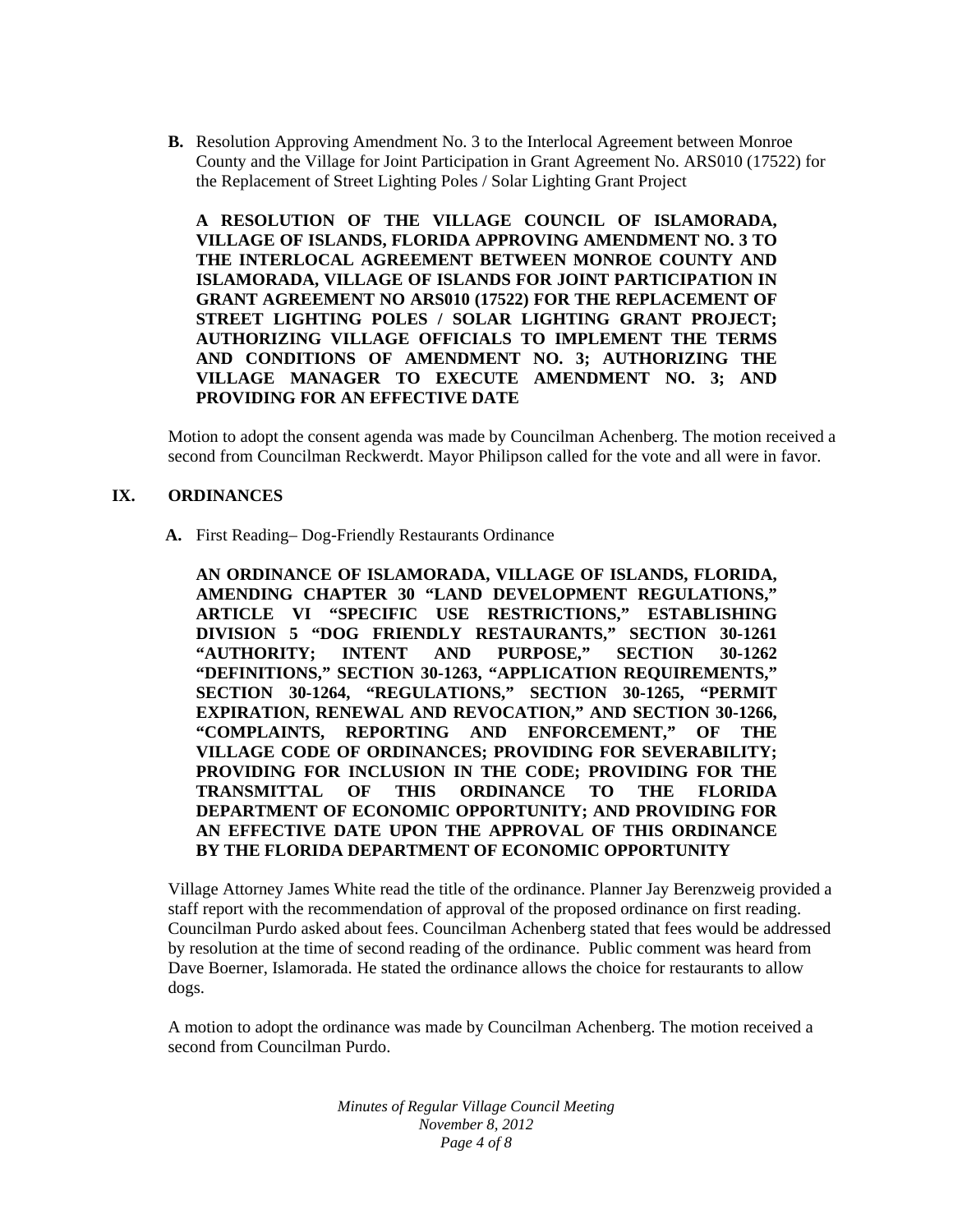Mayor Philipson requested Mary Swaney call the roll and the motion passed 5-0.

B. Second Reading –Future Land Use Map (FLUM) Amendment (FLRZ-12-01) for a Property Located at Approximately MM 86.5

**AN ORDINANCE OF ISLAMORADA, VILLAGE OF ISLANDS, FLORIDA, CONSIDERING THE REQUEST BY GEORGE AND JUDY SANDS TO AMEND THE** *FUTURE LAND USE MAP* **FROM CONSERVATION (C) TO MIXED USE (MU) FOR PROPERTY LOCATED AT APPROXIMATELY MILE MARKER 86.5 OVERSEAS HIGHWAY AS LEGALLY DESCRIBED IN EXHIBIT "A"; PROVIDING FOR THE TRANSMITTAL OF THIS ORDINANCE TO THE STATE DEPARTMENT OF ECONOMIC OPPORTUNITY; AND PROVIDING FOR AN EFFECTIVE DATE UPON THE APPROVAL OF THIS ORDINANCE BY THE STATE DEPARTMENT OF ECONOMIC OPPORTUNITY** 

Village Attorney James White read the title of the ordinance. Planner Shane Laakso provided a staff report. He reported that the Florida Department of Economic Opportunity (DEO) had issued one objection and that the applicant has addressed the objection. Mr. Laakso made the staff recommendation for approval of the amendment to the Future Land Use Map (FLUM).

Public comment was heard from Frank Greenman, Esq. during which he congratulated Council.

A motion to adopt the ordinance was made by Councilman Achenberg**.** The motion received a second from Councilman Reckwerdt.

Mayor Philipson requested Mary Swaney call the roll and the motion passed 5-0.

Frank Greenman, Esq. provided additional public comment regarding the Village policy that a FLUM amendment cannot be heard at the same time as the zoning change. Village Manager Koconis stated that the Village does hold hearings for the first readings of FLUM and zoning amendments at same time so the Council and the public understand the proposed amendments. Following the FLUM first reading, that amendment is transmitted to the DEO and does not become effective until after DEO approval; the adoption hearing for the zoning change then is heard following the effective date of the FLUM.

#### **X. QUASI-JUDICIAL**

#### **XI. RESOLUTIONS**

**A.** Resolution to Adopt FY 2011-2012 Re-appropriation Budget Amendment

### **A RESOLUTION OF THE VILLAGE COUNCIL OF ISLAMORADA, VILLAGE OF ISLANDS, FLORIDA, AMENDING RESOLUTION NO. 11-09-71; AMENDING THE VILLAGE'S BUDGET FOR FISCAL YEAR 2011-2012; AND PROVIDING AN EFFECTIVE DATE**

Village Attorney James White read the title of the resolution. Finance Director Maria Aguilar provided the staff report.

> *Minutes of Regular Village Council Meeting November 8, 2012 Page 5 of 8*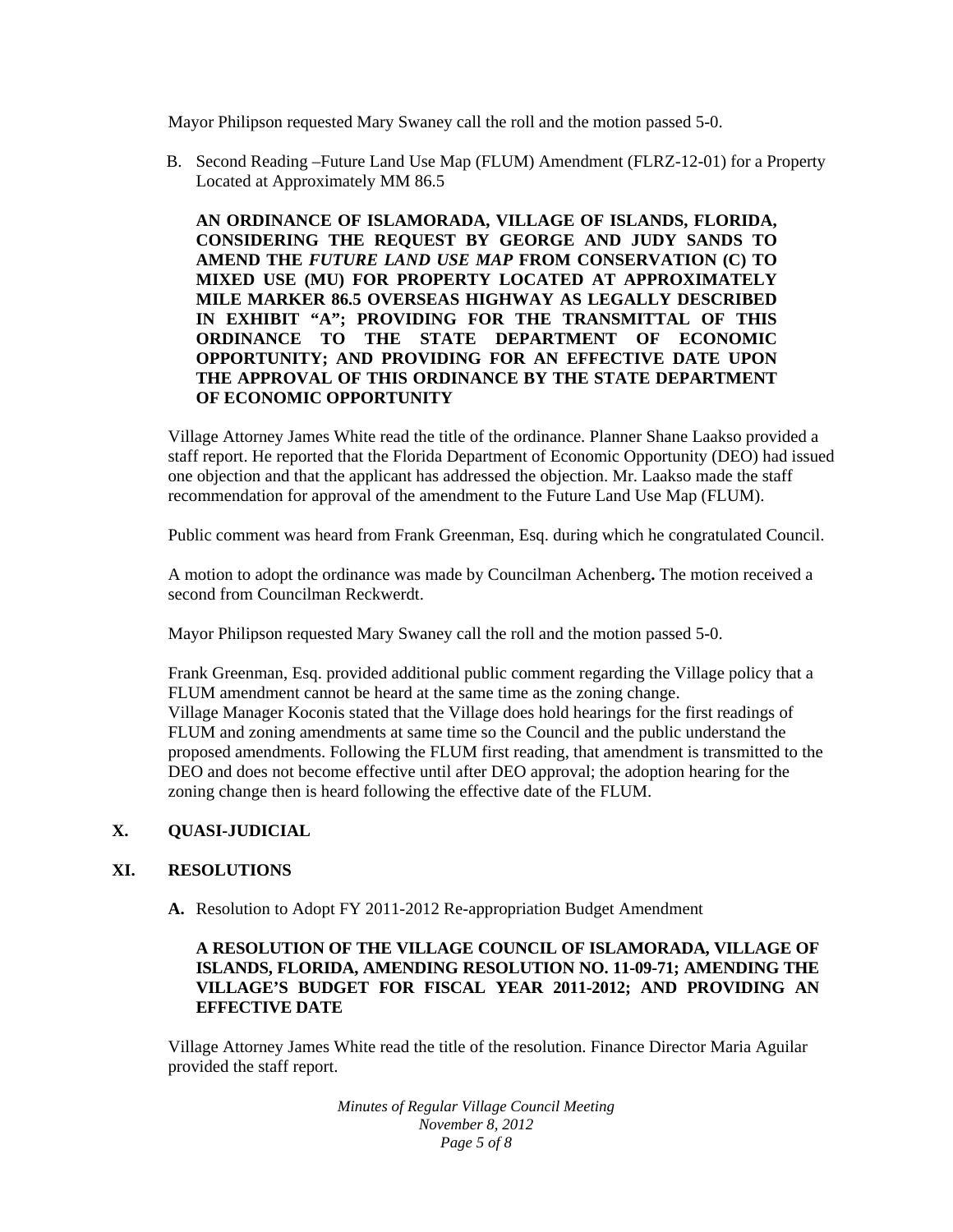Vice Mayor Blackburn commented that this is a valuable tool for budget preparation for future fiscal years. Mayor Philipson expressed his appreciation of the detail of the report and complimented the Finance Director. Councilman Purdo also complimented the Finance Director's work.

A motion to adopt the resolution was made by Councilman Achenberg**.** The motion received a second from Councilman Reckwerdt.

Mayor Philipson asked Mary Swaney to call the roll. The motion passed 5-0.

**B.** Continuing Services Agreements with Government Services Group, Inc.("GSG") for 2013- 2014 Wastewater, Solid Waste and Stormwater Assessment Programs

**A RESOLUTION OF THE VILLAGE COUNCIL OF ISLAMORADA, VILLAGE OF ISLANDS, FLORIDA APPROVING THE LETTERS OF AGREEMENT BETWEEN GOVERNMENT SERVICES GROUP, INC. AND ISLAMORADA, VILLAGE OF ISLANDS TO PROVIDE SPECIALIZED PROFESSIONAL SERVICES TO ASSIST WITH CONTINUED DEVELOPMENT AND IMPLEMENTATION OF NON-AD VALOREM ASSESSMENT PROGRAMS FOR WASTEWATER, STORMWATER AND SOLID WASTE; AUTHORIZING VILLAGE OFFICIALS TO IMPLEMENT THE TERMS AND CONDITIONS OF THE AGREEMENTS; AUTHORIZING THE VILLAGE MANAGER TO EXPEND BUDGETED FUNDS; WAIVING COMPETITIVE BIDDING; AUTHORIZING THE VILLAGE MANAGER TO EXECUTE THE AGREEMENTS; AND PROVIDING FOR AN EFFECTIVE DATE** 

Village Attorney James White read the title of the resolution. Finance Director Maria Aguilar provided the staff report.

Dave Purdo expressed his disagreement with not going to bid for these services in order to know if the Village is paying the lowest cost for the service.

A motion to adopt the resolution was made by Councilman Achenberg. The motion received a second from Councilman Reckwerdt.

Mayor Philipson asked Mary Swaney to call the roll. The motion passed 4-1 with Councilman Purdo voting against the motion.

**C.** Resolution – Approval of a Portion of the Residential Building Permit Allocation System Ranking and Awards Quarter 4 of 2012

 **A RESOLUTION OF THE VILLAGE COUNCIL OF ISLAMORADA, VILLAGE OF ISLANDS, FLORIDA, APPROVING A PORTION OF THE RESIDENTIAL BUILDING PERMIT ALLOCATION RANKINGS AND AWARDING THIRTY-FIVE (35) AFFORDABLE RESIDENTIAL BUILDING PERMIT ALLOCATIONS FOR QUARTER 4 OF 2012 OF THE BUILDING PERMIT ALLOCATION SYSTEM; AND PROVIDING FOR AN EFFECTIVE DATE** 

> *Minutes of Regular Village Council Meeting November 8, 2012 Page 6 of 8*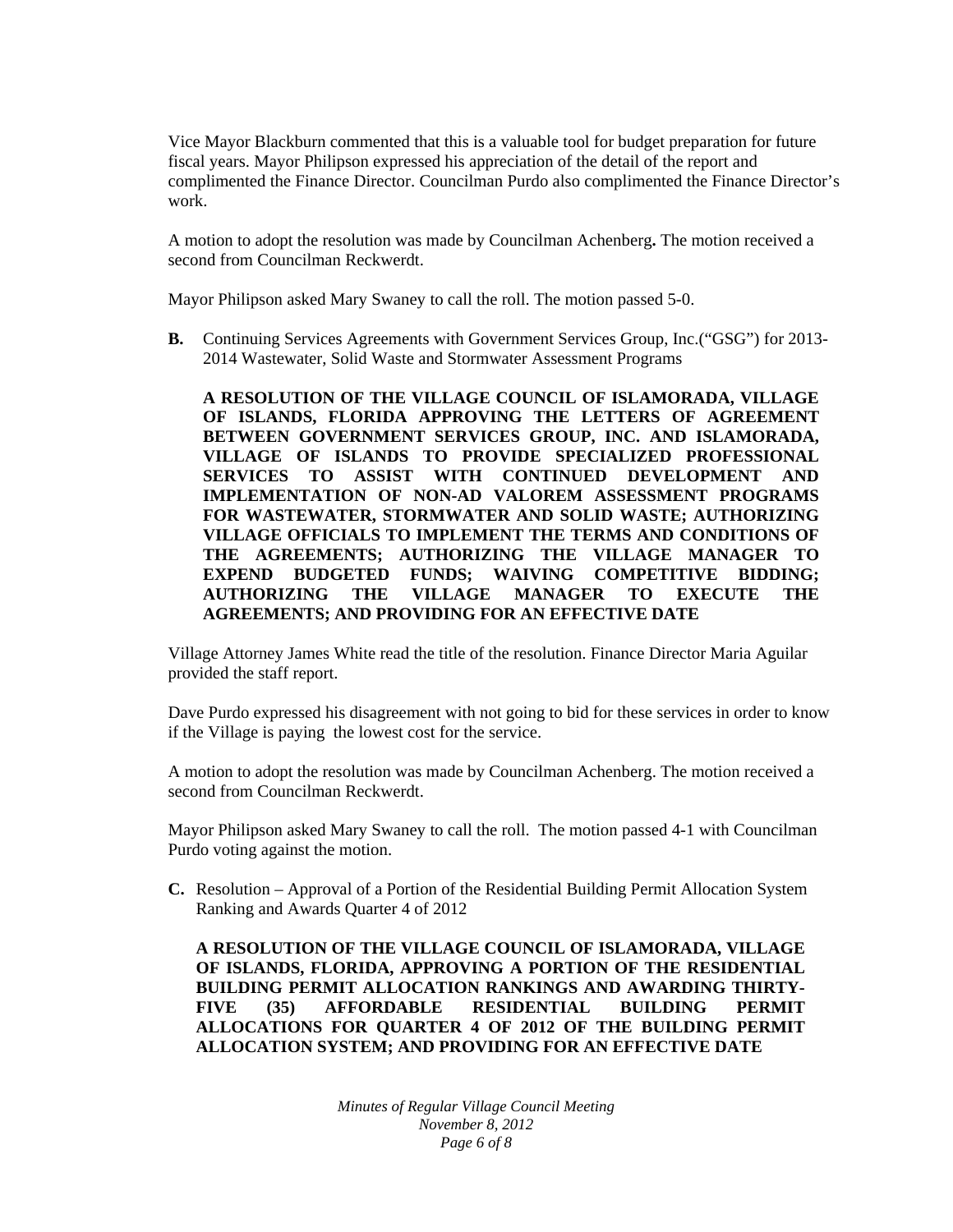Village Attorney James White read the title of the resolution. Principal Planner Cheryl Cioffari provided the staff report.

Councilman Reckwerdt acknowledged the number of affordable housing units approved. Councilman Purdo also expressed support of the needed affordable units.

A motion to adopt the resolution was made by Councilman Achenberg**.** The motion received a second from Councilman Reckwerdt.

Mayor Philipson called for the vote and the motion passed 5-0.

**D.** BPAS Allocation Distribution for 2013

**A RESOLUTION OF THE VILLAGE COUNCIL OF ISLAMORADA, VILLAGE OF ISLANDS, FLORIDA, ESTABLISHING THE TOTAL AMOUNT OF NONRESIDENTIAL FLOOR AREA AND RESIDENTIAL DWELLING UNITS THAT MAY BE MADE AVAILABLE, THE QUARTERLY ALLOCATIONS, AND THE DISTRIBUTION OF ALLOCATIONS BETWEEN CATEGORIES OF THE BUILDING PERMIT ALLOCATION SYSTEM FOR 2013; AND PROVIDING FOR AN EFFECTIVE DATE** 

Village Attorney James White read the title of the resolution. Principal Planner Cheryl Cioffari provided the staff report with a recommendation of approval.

A motion to adopt the resolution was made by Councilman Achenberg**.** The motion received a second from Councilman Reckwerdt.

Mayor Philipson called for the vote and the motion passed 5-0.

#### **XII. MOTIONS**

#### **XIII. UNFINISHED BUSINESS**

#### **XIV. MAYOR / COUNCIL COMMUNICATIONS**

Mayor Philipson asked for Council Communications.

Councilman Purdo thanked Councilman Reckwerdt and Councilman Achenberg and wished them both the best of luck.

Mayor Philipson commented about damage in New Jersey during past week resulting from Hurricane Sandy and stated that Islamorada has many assets including anemergency preparation and response program. He proposed that Islamorada adopt a small city in New Jersey and provide assistance. Councilman Reckwerdt commented that that decision would be for the next Council. Councilman Achenberg agreed that the next Council should make the decision and offered his assistance to work with a group to select a community to assist. He stated that he is very familiar with the area and that this would not be a short-term project.

> *Minutes of Regular Village Council Meeting November 8, 2012 Page 7 of 8*